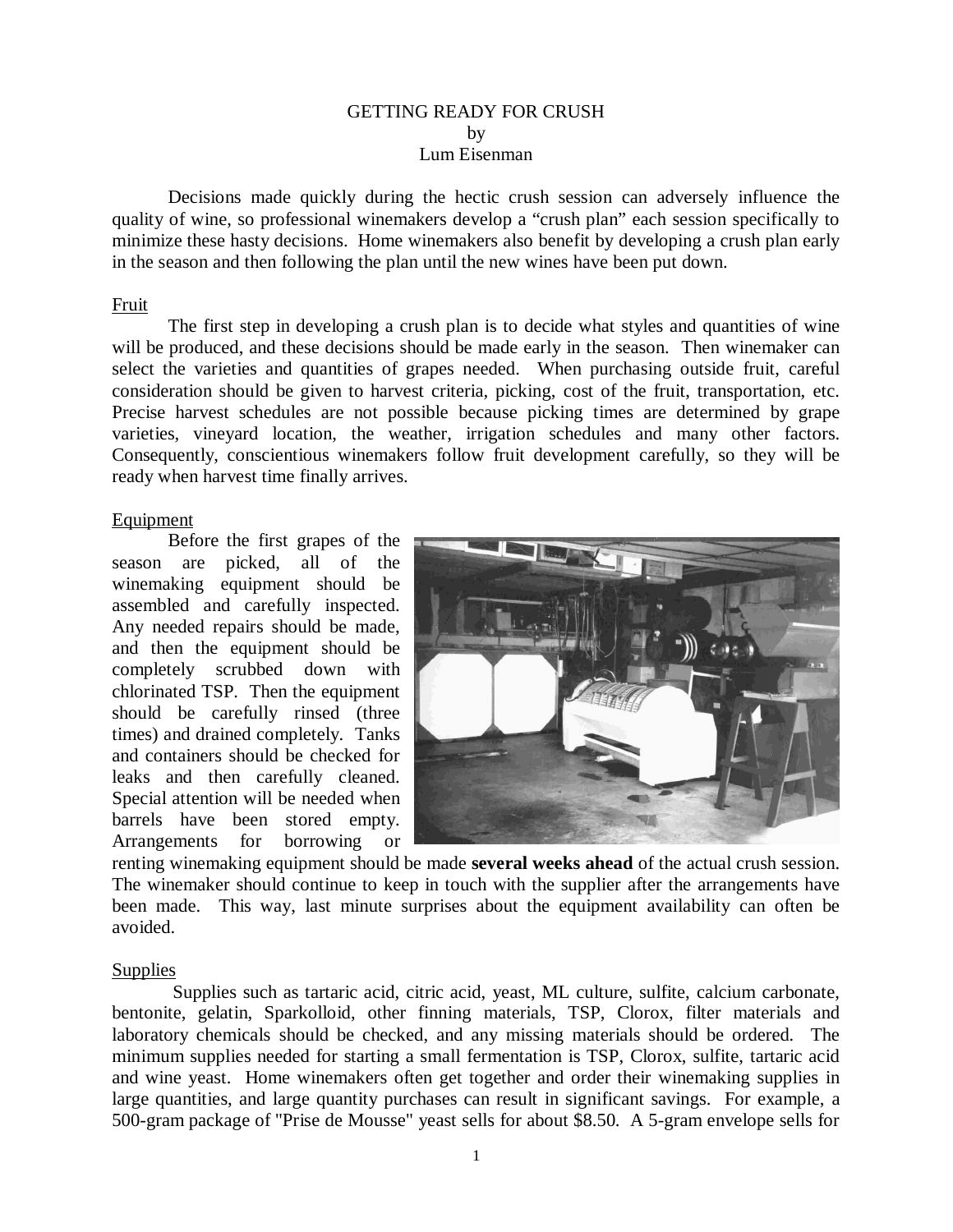\$0.75. Obviously, 5-gram envelopes of yeast are expensive if very much wine is made. Orders for supplies should be placed early because suppliers are very busy just before and throughout the crush session.

## Grapes are Perishable

When the fruit has been picked, the winemaker should start processing as quickly as possible. Oxidation and biological changes start as soon as the grapes are off the vine and a few hours can make a difference. One exception to the above rule might occur when grapes are picked late on a warm day. Hot fermentations are often disastrous, so in this situation letting the fruit sit overnight to cool down may be the lesser of two evils. Always try to avoid warm fruit. Talk to the grower about your needs. If the grower continues to provide warm fruit year after year, find another supplier. However, be realistic, sometimes picking grapes late in the day is unavoidable.

### Juice Processing

Plan to test the fruit as soon as it is crushed so any needed pre fermentation adjustments can be made. Pre fermentation acid adjustments should be made using tartaric acid (not acid blend). Sugar adjustments should be made with ordinary white, household sugar. If sugar additions are needed, the fruit is not ripe and immature grapes produce poor quality, "green" tasting wine. Add a level teaspoon of sulfite powder for a 100 pounds of fruit. Dissolve the sulfite powder in a small amount of water and add it to the grapes as they are being crushed. If the fruit is hot or contains very much bunch rot then use twice as much sulfite. Plan your activities in advance. Experienced winemakers let **cool** white juice settle overnight. In the morning, the clear juice is racked off the solids and then the yeast is added. This method helps produce the clean, slow fermentations necessary to produce high quality white wines.

### Fermentation Temperatures

Fruity, white wines like Riesling or Chenin Blanc are fermented in the temperature range of 55 to 65 degrees. Barrel fermented white wine such as Chardonnay is fermented in the 60 to 75 degree temperature range. Red wines are best fermented at temperatures ranging from 70 to 85 degrees. Have a realistic fermentation plan. Attempting to make a light fruity white wine when your expected fermentation temperature is 80 degrees will produce little more than

disappointment. Home winemakers are advised to limit their production to red wines if fermentation temperatures cannot be kept below 70 degrees or so.

# Cap Management

Red wine production will require some sort of cap management and a plan for handling the cap should be developed. The usual procedure for smaller fermentations is to "punch down" the cap by hand. A minimum of two punch downs per day is required. However, frequent punching down often extracts more color, tannin and flavors. Some winemakers punch down ever few hours when they are making full-bodied red wine. Part of the winemaking art includes determining